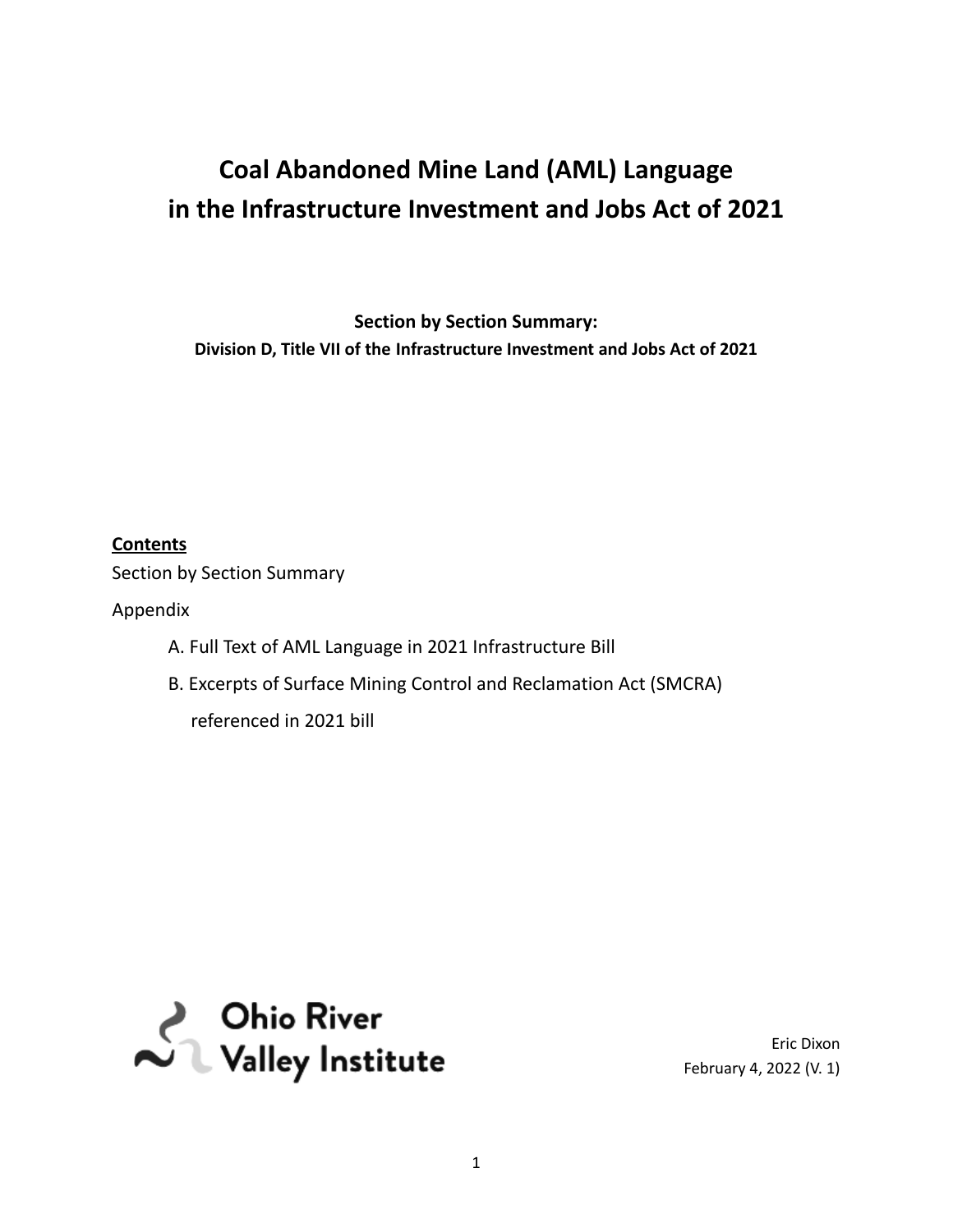# **Section 40701. AML Fund Authorization of Appropriations**

**Subsection 40701(a)** Authorizes \$11.293 billion to be appropriated from the General Treasury into the Abandoned Mine Land (AML) Fund in FY2022, to be available until it's all spent.

### **Subsection 40701(b)**

**(1)** Directs the \$11.293 billion appropriation to be used "as expeditiously as practicable" for annual grants to eligible states and Tribes "for abandoned mine land and water reclamation projects under SMCRA"-- except for \$25 million to be used for updating the AML inventory.

**(2)** Specifies that all 28 existing AML state and Tribal programs (uncertified, certified, and OSMRE-primacy) shall be eligible for funds.

*For reference in interpreting this section, the following sections from SMCRA are summarized here: 30 USC 1235 is a section that specifies what a state or Tribe must do to have an approved AML program. 30 USC 1232(g)(8)(b) explicitly names Tennessee and Missouri eligible for funds; these states do not have state-run AML programs.*

*30 USC 1240a(a) lays out the process by which a state or Tribe may acquire Certification status.*

**(3)** Allows, but does not require, states and Tribes to aggregate reclamation bids into regional or statewide contracts.

**Subsection 40701(c)** Requires that these funds be used for the reclamation of Priority 1-3 sites, water infrastructure replacement projects, and emergency reclamation projects. Notably, it does not list the more flexible spending activities that have historically been allowed for Certified states and Tribes (ie. 30 USC 1240a) as a covered activity, nor does not it list inventorying activities (30 USC 1233(c)) as a covered activity. Though OSMRE has yet to issue formal guidance, the agency has stated publicly that funds under this bill will be eligible for standalone Priority 3 AMD projects but that funds will not be eligible for AMD Set-Aside Accounts. 1

*For reference in interpreting this section, the following sections from SMCRA are summarized here: 30 USC 1233(a) says that funds are to be used to reclaim land and water damaged by pre-1977 coal mining according to the following priorities:*

*Priority 1: problems that pose "extreme danger" to public health and safety, Priority 2: problems that threaten public health or safety,*

*Priority 3: land and water damaged by pre-1977 coal mining.*

*This section does state that the priority ranking applies for funds "under this subchapter"... "except as provided for under section 1240a of this title" (section 1240a refers to the activities that Certified states and Tribes may do with their funds).*

*30 USC 1233(b) says that only non-certified programs may use AML funds to enhance or replace water infrastructure if water supplies have been impacted by pre-1977 mining. 30 USC 1240 says that AML funds can be used by OSMRE for emergency reclamation projects.*

<sup>&</sup>lt;sup>1</sup> "What does the Bipartisan Infrastructure Law mean for OSMRE's AML Program? Frequently Asked Questions." Office of Surface Mining Reclamation and Enforcement (OSMRE). Accessed February 4, 2022. https://www.osmre.gov/bil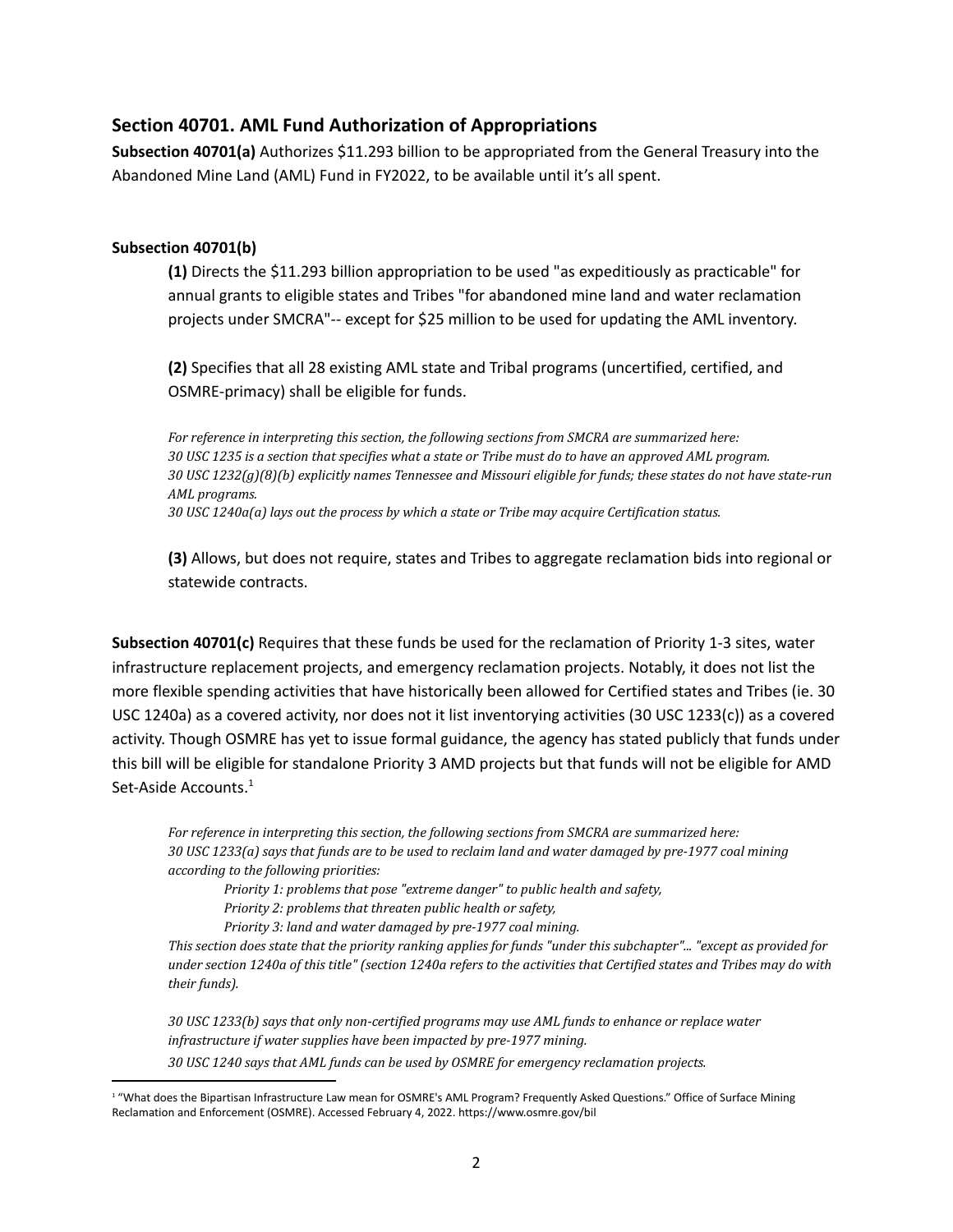### **Subsection 40701(d)**

**(1)** Grants shall be distributed equally over 15 years to states and Tribes (incl. Certified programs) based on how much coal was mined in that state or Tribe prior to 1977. The only exception is that at least \$20 million must be distributed to each state and Tribe (see 40701(e) below).

**(2)** States explicitly that Certified states and Tribes are eligible for funding under this bill. Specifically, this section says that the provision in SMCRA that disallows Certified states and tribes from receiving grants from the AML Fund (USC 1231(f)(3)(B)) does *not* apply to funding under this bill.

**(3)** States that OSMRE must give a report to Congress on or before 2028 related to progress cleaning up Priority 1-3 AML problems (as well as water infrastructure projects and emergency projects). OSMRE is required to solicit input for this report from state and Tribal AML programs and to include a description of this input in the report.

**(4)(A)** OSMRE is required to evaluate the distribution of grants made under this bill on or before November 2041. This section (which requires evaluation of the distribution of grants in 2041, after the last grants have been distributed in 2036) implicitly suggests that funds under this bill have a 5-year expenditure window. Though, this expenditure window is not explicit and OSMRE has yet to provide formal guidance on the matter.

(**4)(B)** In 2041 (or potentially before or after, depending on when OSMRE completes an evaluation of grant funding under the program) States and Tribes are required to return any "unused funds" to the AML Fund. The bill does not state how the funds might be redistributed, only that unused funds will be returned to the federal AML Fund.

**Subsection 40701(e)** Requires that at least \$20 million in "total grant funding" be distributed to each state and Tribe, to the extent that a state or Tribe has at least \$20 million in outstanding AML problems.

**Subsection 40701(f)** Allows, but does not require ("priority may also be given"), states and Tribes to prioritize AML projects that employ former or current coal workers.

**Subsection 40701(g)** OSMRE must use \$25 million of the \$11.293 billion appropriation to provide funds and technical assistance to states and Tribes to update their AML inventories.

# **Section 40702. Abandoned Mine Reclamation Fee**

**Subsection 40702(a)** Lowers the per ton fee from: 28 cents to 22.4 cents for surface-mined coal; 12 cents to 9.6 cents for underground-mined coal; and 8 cents to 6.4 cents for lignite.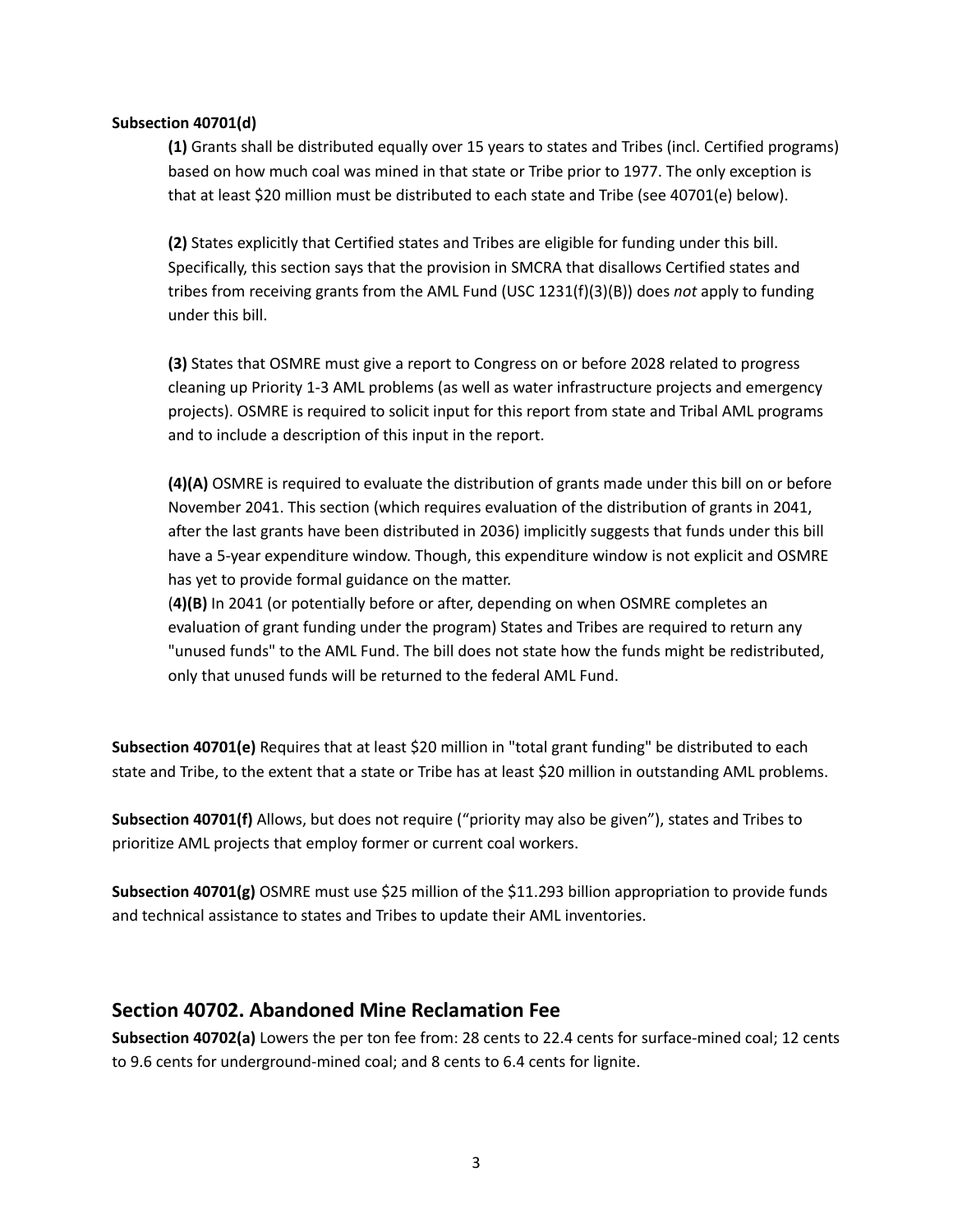**Subsection 40702(b)** Extends the collection authority for AML fees until September 30, 2034. Though the IIJA was passed in November 2021, the new fee levels are assessed retroactively beginning on October 1, 2021, according to OSMRE.<sup>2</sup>

# **Section 40703. Amounts Distributed from AML Fund**

**(1)** Extends AML grants under the existing distributions through 2035 instead of 2022. Specifically, the deposits into the AML fund from a) AML fees, b) user charges, and c) "recovered moneys" that are allocated as i) the distribution of 50% of AML fees back to a state/tribe, and ii) 30% of total fees being distributed according to historical coal formula are now to be allocated annually through 2035 instead of 2022.

**(2)** Requires OSMRE, starting in 2036, to annually distribute to states/tribes regular AML grants equal to those in 2035, to the extent that moneys remain in the AML Fund. Notably, according to SMCRA, the distributions starting in 2036 are those sourced from a) AML fees, b) user charges, and c) "recovered moneys" -- it does not list the new \$11.3 billion appropriation under the 2021 bill nor funds that states/tribes might not use and give back to OSMRE in future years as deposits into the AML Fund that qualify for the distributions that will start in 2036.

…

# **Division D — Energy Title XI--WAGE RATE REQUIREMENTS**

# **Section 41101. Wage Rate Requirements**

**Subsection 41101(a)** Requires workers ("laborers and mechanics") on projects ("construction, alteration, or repair work") funded even partially by AML funds provided under this bill to be paid prevailing wage rates according to the Davis-Bacon Act. Specifically, it states that prevailing wages apply to projects funded under "this division" of the bill; the AML provisions are in Title VII and the wage rate provision is in Title XI of Division D of the bill.

**Subsection 41101(b)** Specifies under what parts of the US Code the Secretary of Labor has the authority to implement the prevailing wage rates for these projects.

 $^2$  "NOTICE OF REAUTHORIZATION OF FEE COLLECTION AUTHORITY." November 15, 2021. Office of Surface Mining Reclamation and Enforcement." https://www.osmre.gov/sites/default/files/pdfs/2021\_12\_07\_FEE\_REAUTHORIZATION.pdf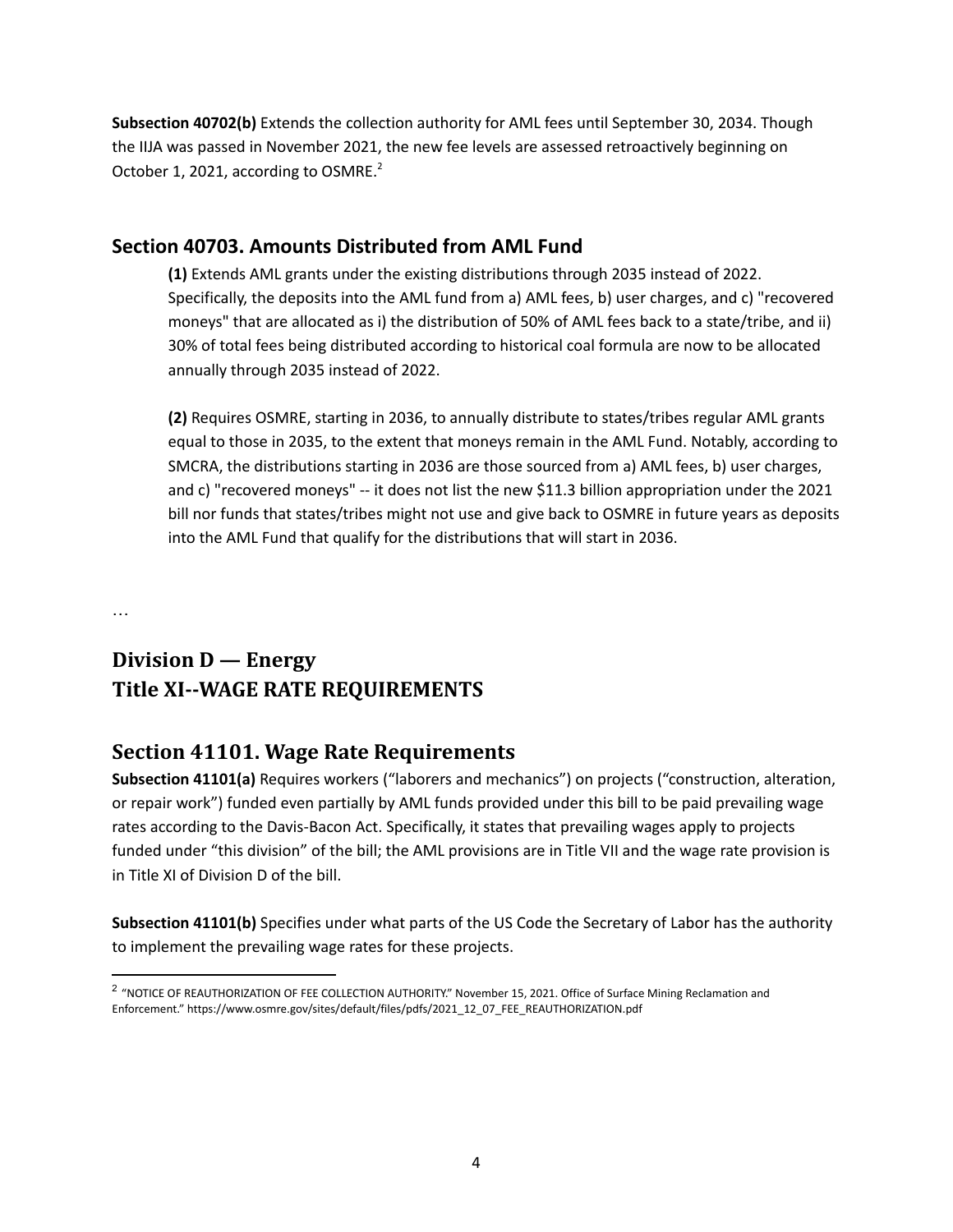# **Appendix A.**

# **Full [Text](https://www.congress.gov/bill/117th-congress/house-bill/3684/text) of AML Language in 2021 Infrastructure Bill**

**Division D, Title VII of the Infrastructure Investment and Jobs Act of 2021**

#### **TITLE VII--ABANDONED MINE LAND RECLAMATION**

#### **SEC. 40701. ABANDONED MINE RECLAMATION FUND AUTHORIZATION OF APPROPRIATIONS.**

**(a)** In General.--There is authorized to be appropriated, for deposit into the Abandoned Mine Reclamation Fund established by section 401(a) of the Surface Mining Control and Reclamation Act of 1977 (30 U.S.C. 1231(a)) \$11,293,000,000 for fiscal year 2022, to remain available until expended.

**(b)** Use of Funds.--

**(1)** In general.--Subject to subsection (g), amounts made available under subsection (a) shall be used to provide, as expeditiously as practicable, to States and Indian Tribes described in paragraph (2) annual grants for abandoned mine land and water reclamation projects under the Surface Mining Control and Reclamation Act of 1977 (30 U.S.C. 1201 et seq.).

**(2)** Eligible grant recipients.--Grants may be made under paragraph (1) to--

**(A)** States and Indian Tribes that have a State or Tribal program approved under section 405 of the Surface Mining Control and Reclamation Act of 1977 (30 U.S.C. 1235);

**(B)** States and Indian Tribes that are certified under section 411(a) of that Act (30 U.S.C. 1240a(a)); and

**(C)** States and Indian Tribes that are referred to in section 402(g)(8)(B) of that Act (30 U.S.C. 1232(g)(8)(B)). **(3)** Contract aggregation.--In applying for grants under

paragraph (1), States and Indian Tribes may aggregate bids into larger statewide or regional contracts.

**(c)** Covered Activities.--Grants under subsection (b)(1) shall only be used for activities described in subsections (a) and (b) of section 403 and section 410 of the Surface Mining Control and Reclamation Act of 1977 (30 U.S.C. 1233, 1240).

**(d)** Allocation.--

**(1)** In general.--Subject to subsection (e), the Secretary of the Interior shall allocate and distribute amounts made available for grants under subsection (b)(1) to States and Indian Tribes on an equal annual basis over a 15-year period beginning on the date of enactment of this Act, based on the number of tons of coal historically produced in the States or from the applicable Indian land before August 3, 1977, regardless of whether the State or Indian Tribe is certified under section 411(a) of the Surface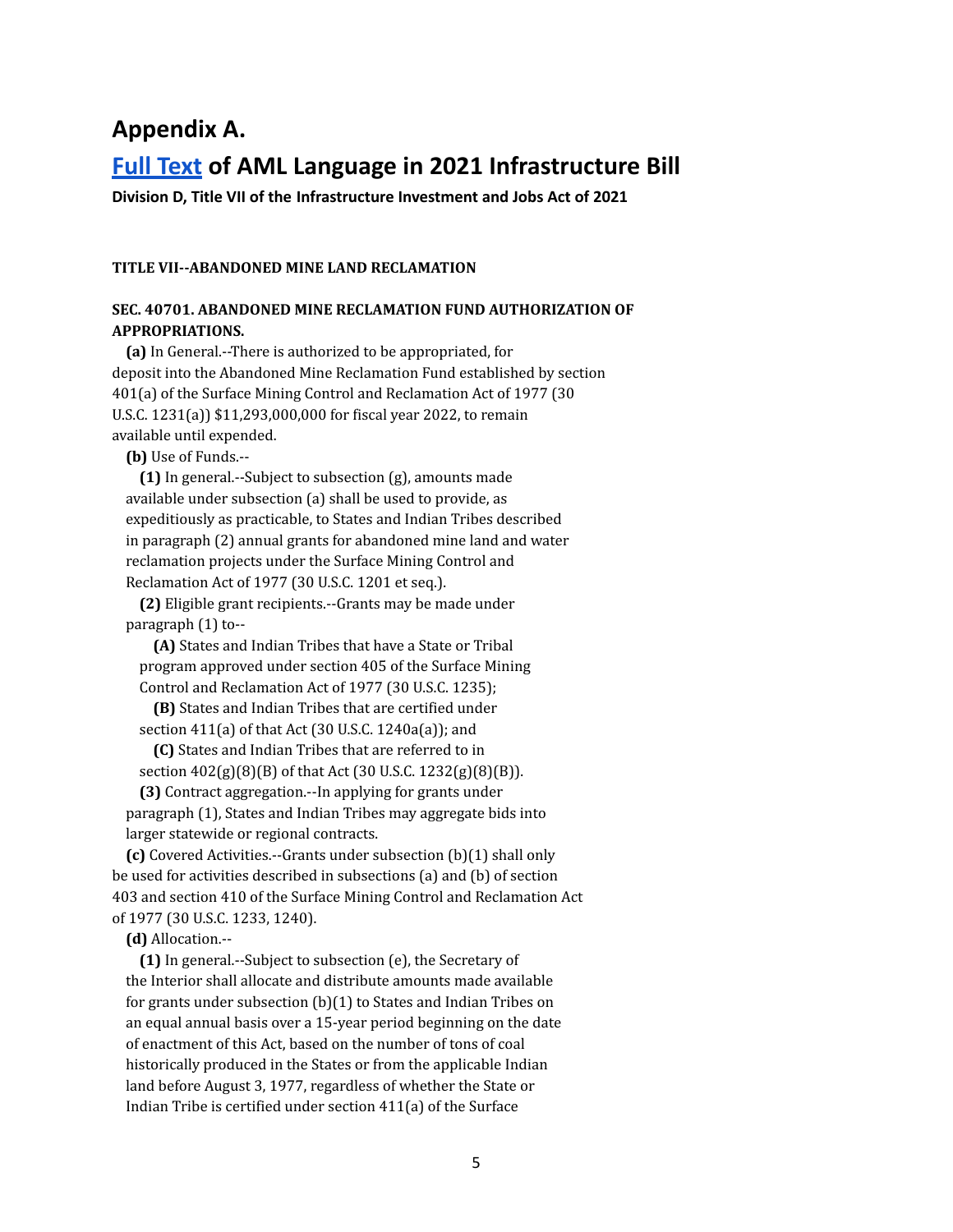Mining Control and Reclamation Act of 1977 (30 U.S.C. 1240a(a)).

**(2)** Surface mining control and reclamation act exception.-- Section 401(f)(3)(B) of the Surface Mining Control and Reclamation Act of 1977 (30 U.S.C. 1231(f)(3)(B)) shall not apply to grant funds distributed under subsection (b)(1).

**(3)** Report to congress on allocations.--

**(A)** In general.--Not later than 6 years after the date on which the first allocation to States and Indian Tribes is made under paragraph (1), the Secretary of the Interior shall submit to Congress a report that describes any progress made under this section in addressing outstanding reclamation needs under subsection (a) or (b) of section 403 or section 410 of the Surface Mining Control and Reclamation and Act of 1977 (30 U.S.C. 1233, 1240).

**(B)** Input.--The Secretary of the Interior shall--

**(i)** prior to submitting the report under subparagraph (A), solicit the input of the States and Indian Tribes regarding the progress referred to in that subparagraph; and

**(ii)** include in the report submitted to Congress under that subparagraph a description of any input received under clause (i).

**(4)** Redistribution of funds.--

**(A)** Evaluation.--Not later than 20 years after the date of enactment of this Act, the Secretary of the Interior shall evaluate grant payments to States and Indian Tribes made under this section.

**(B)** Unused funds.--On completion of the evaluation under subparagraph (A), States and Indian Tribes shall return any unused funds under this section to the Abandoned Mine Reclamation Fund.

**(e)** Total Amount of Grant.--The total amount of grant funding provided under subsection (b)(1) to an eligible State or Indian Tribe shall be not less than \$20,000,000, to the extent that the amount needed for reclamation projects described in that subsection on the land of the State or Indian Tribe is not less than \$20,000,000.

**(f)** Priority.--In addition to the priorities described in section 403(a) of the Surface Mining Control and Reclamation Act of 1977 (30 U.S.C. 1233(a)), in providing grants under this section, priority may also be given to reclamation projects described in subsection (b)(1) that provide employment for current and former employees of the coal industry.

**(g)** Reservation.--Of the funds made available under subsection (a), \$25,000,000 shall be made available to the Secretary of the Interior to provide States and Indian Tribes with the financial and technical assistance necessary for the purpose of making amendments to the inventory maintained under section 403(c) of the Surface Mining Control and Reclamation Act of 1977 (30 U.S.C. 1233(c)).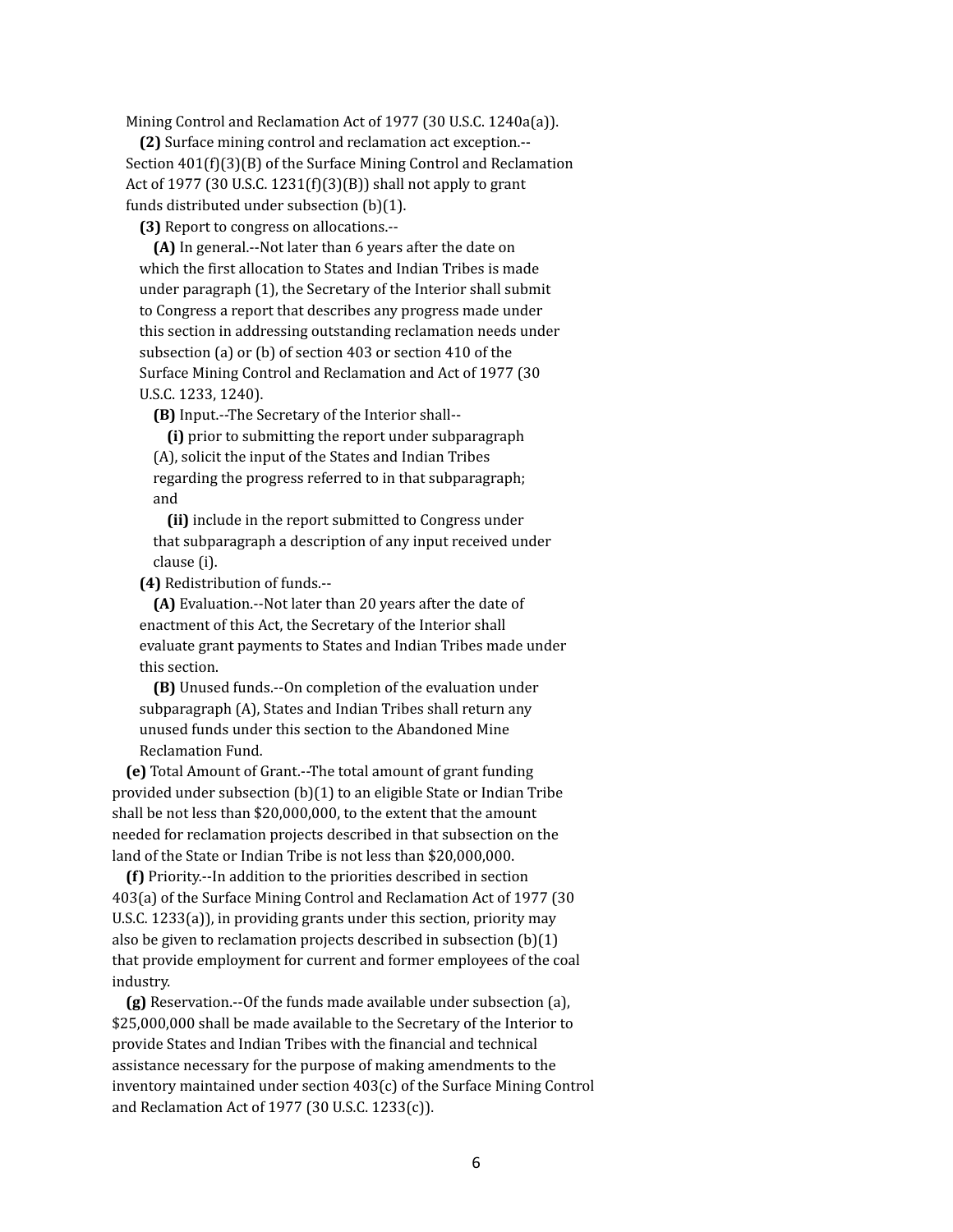SEC. 40702. ABANDONED MINE RECLAMATION FEE.

**(a)** Amount.--Section 402(a) of the Surface Mining Control and

Reclamation Act of 1977 (30 U.S.C. 1232(a)) is amended--

**(1)** by striking ``28 cents'' and inserting ``22.4 cents'';

**(2)** by striking ``12 cents'' and inserting ``9.6 cents''; and

**(3)** by striking ``8 cents'' and inserting ``6.4 cents''.

**(b)** Duration.--Section 402(b) of the Surface Mining Control and

Reclamation Act of 1977 (30 U.S.C. 1232(b)) is amended by striking

``September 30, 2021'' and inserting ``September 30, 2034''.

#### **SEC. 40703. AMOUNTS DISTRIBUTED FROM ABANDONED MINE RECLAMATION FUND.**

Section 401(f)(2) of the Surface Mining Control and Reclamation Act of 1977 (30 U.S.C. 1231(f)(2)) is amended--

**(1)** in subparagraph (A)--

(A) in the subparagraph heading, by striking ``2022'' and inserting ``2035''; and

(B) in the matter preceding clause (i), by striking

``2022'' and inserting ``2035''; and

**(2)** in subparagraph (B)--

(A) in the subparagraph heading, by striking ``2023'' and inserting ``2036'';

(B) by striking ``2023'' and inserting ``2036''; and

(C) by striking ``2022'' and inserting ``2035''.

#### **SEC. 40704. ABANDONED HARDROCK MINE RECLAMATION.**

**(a)** Establishment.--Not later than 90 days after the date of enactment of this Act, the Secretary of the Interior (referred to in this section as the ``Secretary'') shall establish a program to inventory, assess, decommission, reclaim, respond to hazardous substance releases on, and remediate abandoned hardrock mine land based on conditions including need, public health and safety, potential environmental harm, and other land use priorities.

**(b)** Award of Grants.--Subject to the availability of funds, the Secretary shall provide grants on a competitive or formula basis to States and Indian Tribes that have jurisdiction over abandoned hardrock mine land to reclaim that land.

**(c)** Eligibility.--Amounts made available under this section may only be used for Federal, State, Tribal, local, and private land that has been affected by past hardrock mining activities, and water resources that traverse or are contiguous to such land, including any of the following:

**(1)** Land and water resources that were--

**(A)** used for, or affected by, hardrock mining activities; and

**(B)** abandoned or left in an inadequate reclamation status before the date of enactment of this Act.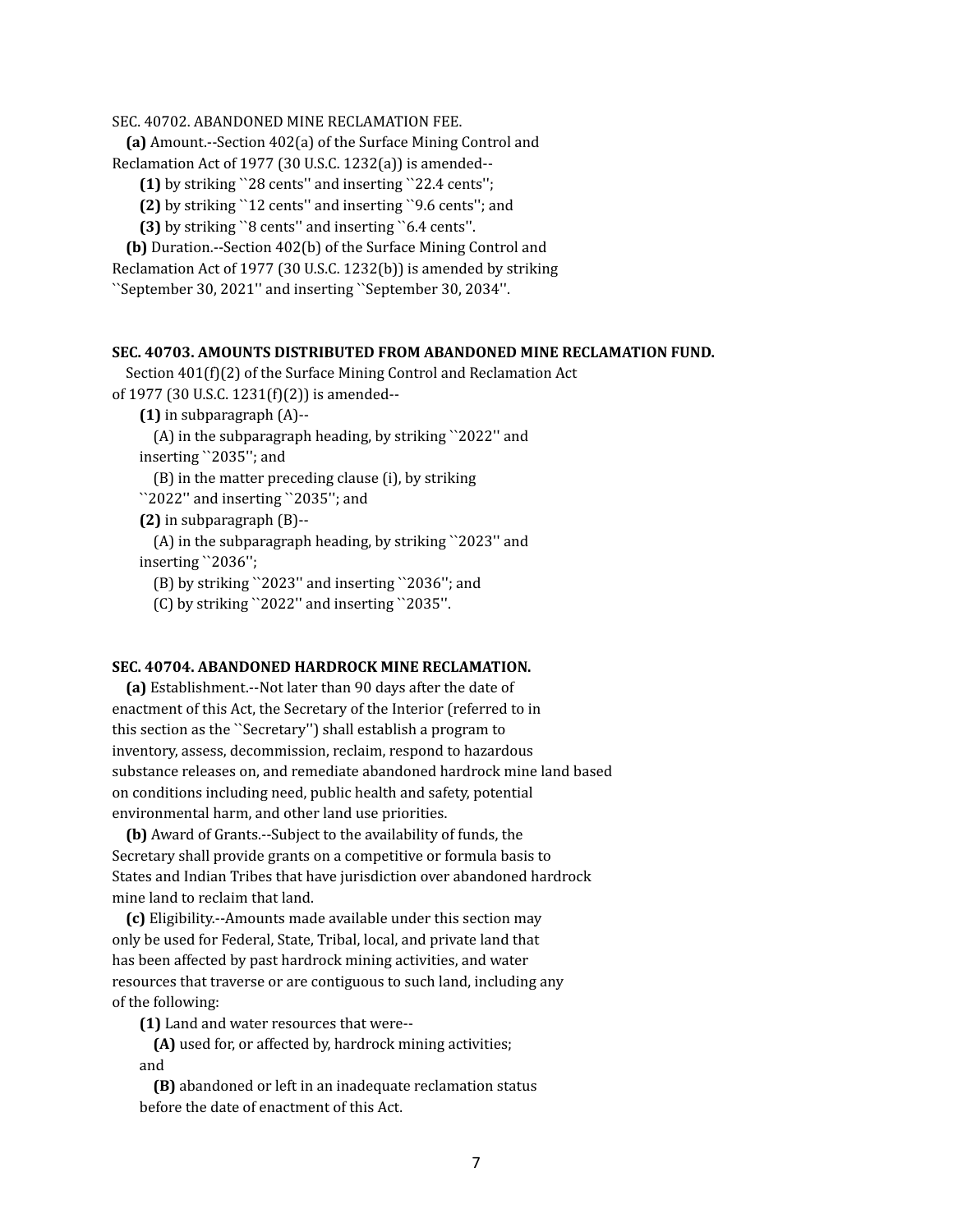**(2)** Land for which the Secretary makes a determination that there is no continuing reclamation responsibility of a claim holder, liable party, operator, or other person that abandoned the site prior to completion of required reclamation under Federal or State law.

**(d)** Eligible Activities.--

**(1)** In general.--Amounts made available to carry out this section shall be used to inventory, assess, decommission, reclaim, respond to hazardous substance releases on, and remediate abandoned hardrock mine land based on the priorities described in subsection (a).

**(2)** Exclusion.--Amounts made available to carry out this section may not be used to fulfill obligations under the Comprehensive Environmental Response, Compensation, and Liability Act of 1980 (42 U.S.C. 9601 et seq.) agreed to in a legal settlement or imposed by a court, whether for payment of funds or for work to be performed.

**(e)** Authorization of Appropriations.--

**(1)** In general.--There is authorized to be appropriated to carry out this section \$3,000,000,000, to remain available until expended, of which--

**(A)** 50 percent shall be for grants to States and Indian Tribes under subsection (b) for eligible activities described in subsection (d)(1); and

**(B)** 50 percent shall be for available to the Secretary for eligible activities described in subsection (d)(1) on Federal land.

**(2)** Transfer.--The Secretary may transfer amounts made available to the Secretary under paragraph (1)(B) to the Secretary of Agriculture for activities described in subsection (a) on National Forest System land.

#### ….

### **Division D — Energy TITLE XI--WAGE RATE REQUIREMENTS**

#### **SEC. 41101. WAGE RATE REQUIREMENTS.**

**(a)** Davis-Bacon.--All laborers and mechanics employed by contractors or subcontractors in the performance of construction, alteration, or repair work on a project assisted in whole or in part by funding made available under this division or an amendment made by this division shall be paid wages at rates not less than those prevailing on similar projects in the locality, as determined by the Secretary of Labor in accordance with subchapter IV of chapter 31 of title 40, United States Code (commonly referred to as the ``Davis-Bacon Act'').

**(b)** Authority.--With respect to the labor standards specified in subsection (a), the Secretary of Labor shall have the authority and functions set forth in Reorganization Plan Numbered 14 of 1950 (64 Stat. 1267; 5 U.S.C. App.) and section 3145 of title 40, United States Code.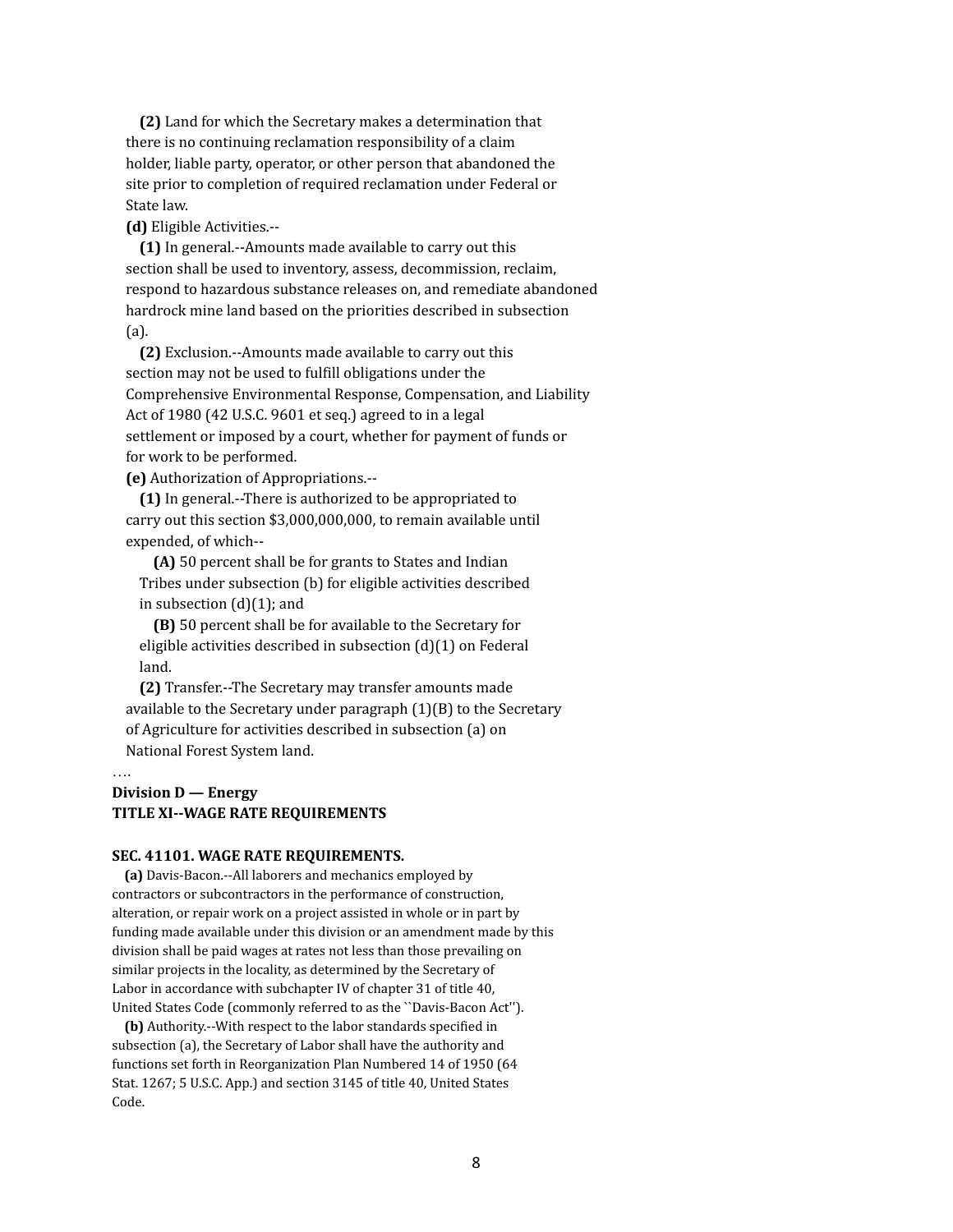# **Appendix B. Excerpts of Surface Mining Control and Reclamation Act (SMCRA) referenced in Division D, Title VII of the 2021 infrastructure bill**

Excerpts are prior to IIJA amendments.

# **USC 1231. Abandoned Mine Reclamation Fund**

#### **(a) Establishment; administration; State funds**

There is created on the books of the Treasury of the United States a trust fund to be known as the Abandoned Mine Reclamation Fund (herein- after referred to as the ''fund'') which shall be administered by the Secretary of the Interior. State abandoned mine reclamation funds (State funds) generated by grants from this subchapter shall be established by each State pursuant to an approved State program.

#### **(b) Sources of deposits to fund**

The fund shall consist of amounts deposited in the fund, from time to time derived from—

(1) the reclamation fees levied under section 1232 of this title;

(2) any user charge imposed on or for land reclaimed pursuant to this subchapter after expenditures for maintenance have been deducted;

(3) donations by persons, corporations, associations, and foundations for the purposes of this subchapter;

- (4) recovered moneys as provided for in this subchapter; and
- (5) interest credited to the fund under subsection (e) of this section.

#### **(c) Use of moneys**

Moneys in the fund may be used for the following purposes:

(1) reclamation and restoration of land and water resources adversely affected by past coal mining, including but not limited to reclamation and restoration of abandoned surface mine areas, abandoned coal processing areas, and abandoned coal refuse disposal areas; sealing and filling abandoned deep mine entries and voids; planting of land adversely affected by past coal mining to prevent erosion and sedimentation; prevention, abatement, treatment, and control of water pollution created by coal mine drainage including restoration of stream beds, and construction and operation of water treatment plants; prevention, abatement, and control of burning coal refuse disposal areas and burning coal in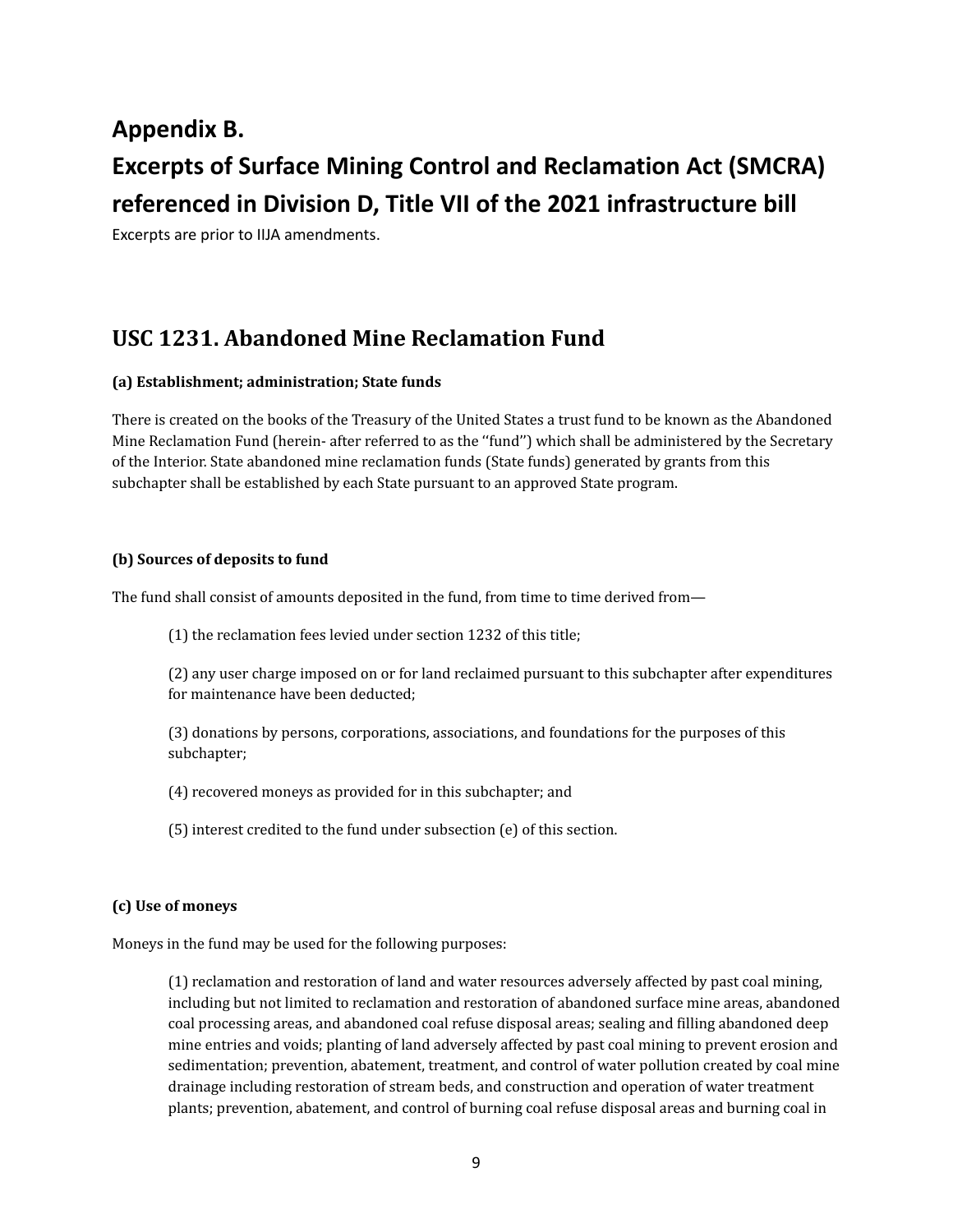situ; prevention, abatement, and control of coal mine sub- sidence; and establishment of self-sustaining, individual State administered programs to insure private property against damages caused by land subsidence resulting from underground coal mining in those States which have reclamation plans approved in accordance with section 1253 of this title: *Provided*, That funds used for this purpose shall not exceed \$3,000,000 of the funds made available to any State under section  $1232(g)(1)$  of this title;

(2) acquisition and filling of voids and sealing of tunnels, shafts, and entryways under section 1239 of this title;

(3) acquisition of land as provided for in this subchapter;

(4) enforcement and collection of the reclamation fee provided for in section 1232 of this title;

(5) restoration, reclamation, abatement, control, or prevention of adverse effects of coal mining which constitutes an emergency as provided for in this subchapter;

(6) grants to the States to accomplish the purposes of this subchapter;

(7) administrative expenses of the United States and each State to accomplish the purposes of this subchapter;

(8) for use under section 1240a of this title;

(9) for the purpose of section  $1257(c)$  of this title, except that not more than \$10,000,000 shall annually be available for such purpose;

(10) for the purpose described in section 1232(h) of this title; and

(11) all other necessary expenses to accomplish the purposes of this subchapter.

#### **(d) Availability of moneys; no fiscal year limita- tion**

#### **(1) In general**

Moneys from the fund for expenditures under subparagraphs (A) through (D) of section  $1232(g)(3)$ of this title shall be available only when appropriated for those subparagraphs.

#### **(2) No fiscal year limitation**

Appropriations described in paragraph (1) shall be made without fiscal year limitation.

#### **(3) Other purposes**

Moneys from the fund shall be available for all other purposes of this subchapter without prior appropriation as provided in subsection (f).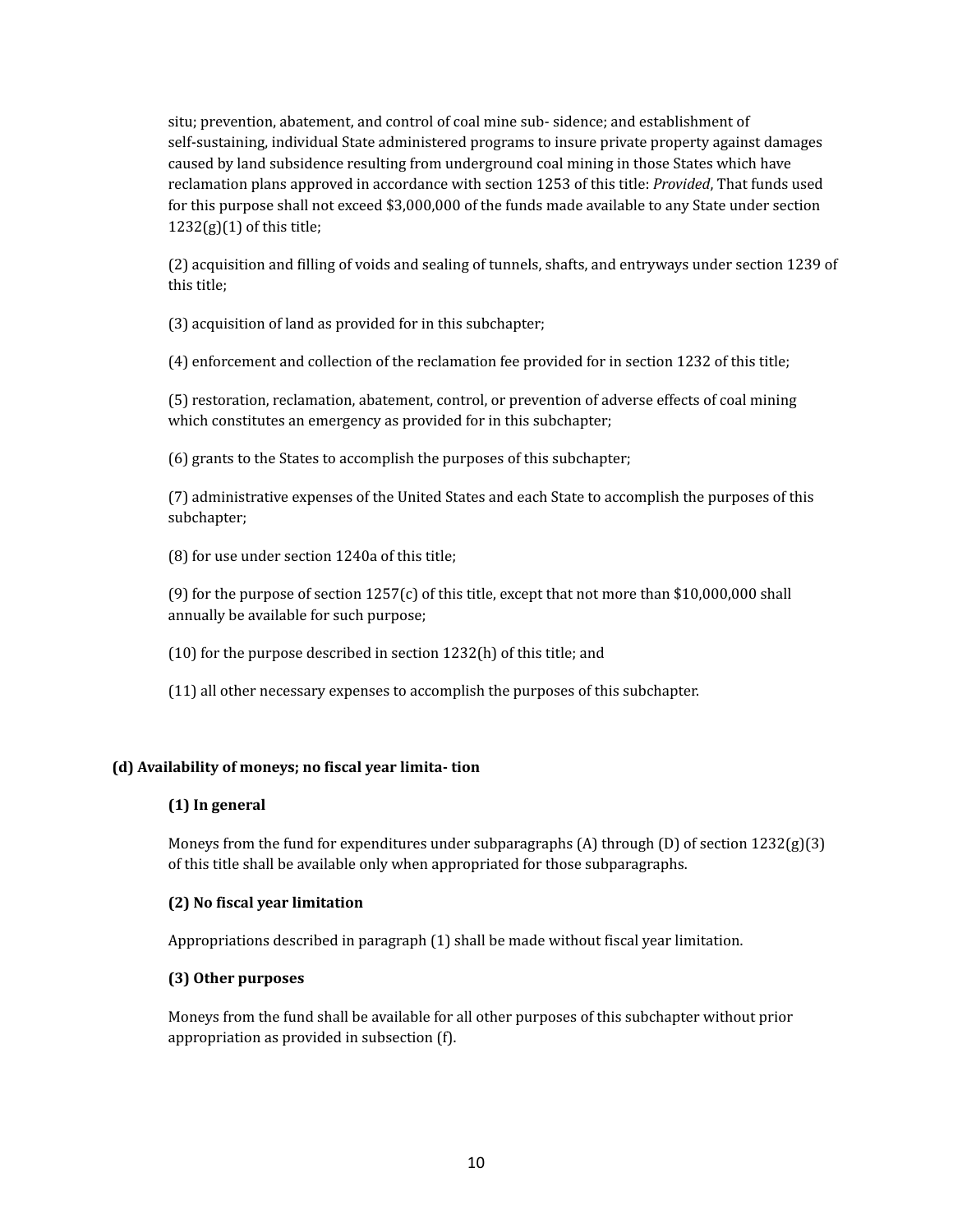#### **(e) Interest**

The Secretary of the Interior shall notify the Secretary of the Treasury as to what portion of the fund is not, in his judgment, required to meet current withdrawals. The Secretary of the Treasury shall invest such portion of the fund in public debt securities with maturities suitable for achieving the purposes of the transfers under section 1232(h) of this title and bearing interest at rates determined by the Secretary of the Treasury, taking into consideration current market yields on outstanding marketable obligations of the United States of comparable maturities. The income on such investments shall be credited to, and form a part of, the fund for the purpose of the transfers under section 1232(h) of this title.

#### **(f) General limitation on obligation authority**

#### **(1) In general**

From amounts deposited into the fund under subsection (b), the Secretary shall distribute during each fiscal year beginning after September 30, 2007, an amount determined under paragraph (2).

#### **(2) Amounts**

#### **(A) For fiscal years 2008 through 2022**

For each of fiscal years 2008 through 2022, the amount distributed by the Secretary under this subsection shall be equal to—

(i) the amounts deposited into the fund under paragraphs  $(1)$ ,  $(2)$ , and  $(4)$  of subsection  $(b)$ for the preceding fiscal year that were allocated under paragraphs (1) and (5) of section 1232(g) of this title; plus

(ii) the amount needed for the adjustment under section  $1232(g)(8)$  of this title for the current fiscal year.

#### **(B) Fiscal years 2023 and thereafter**

For fiscal year 2023 and each fiscal year thereafter, to the extent that funds are available, the Secretary shall distribute an amount equal to the amount distributed under subparagraph (A) during fiscal year 2022.

#### **(3) Distribution**

#### **(A) In general**

Except as provided in subparagraph (B), for each fiscal year, of the amount to be distributed to States and Indian tribes pursuant to paragraph (2), the Secretary shall distribute—

(i) the amounts allocated under paragraph (1) of section 1232(g) of this title, the amounts allocated under paragraph  $(5)$  of section 1232 $(g)$  of this title, and any amount reallocated under section  $1240a(h)(3)$  of this title in accordance with section  $1240a(h)(2)$  of this title, for grants to States and Indian tribes under section  $1232(g)(5)$  of this title; and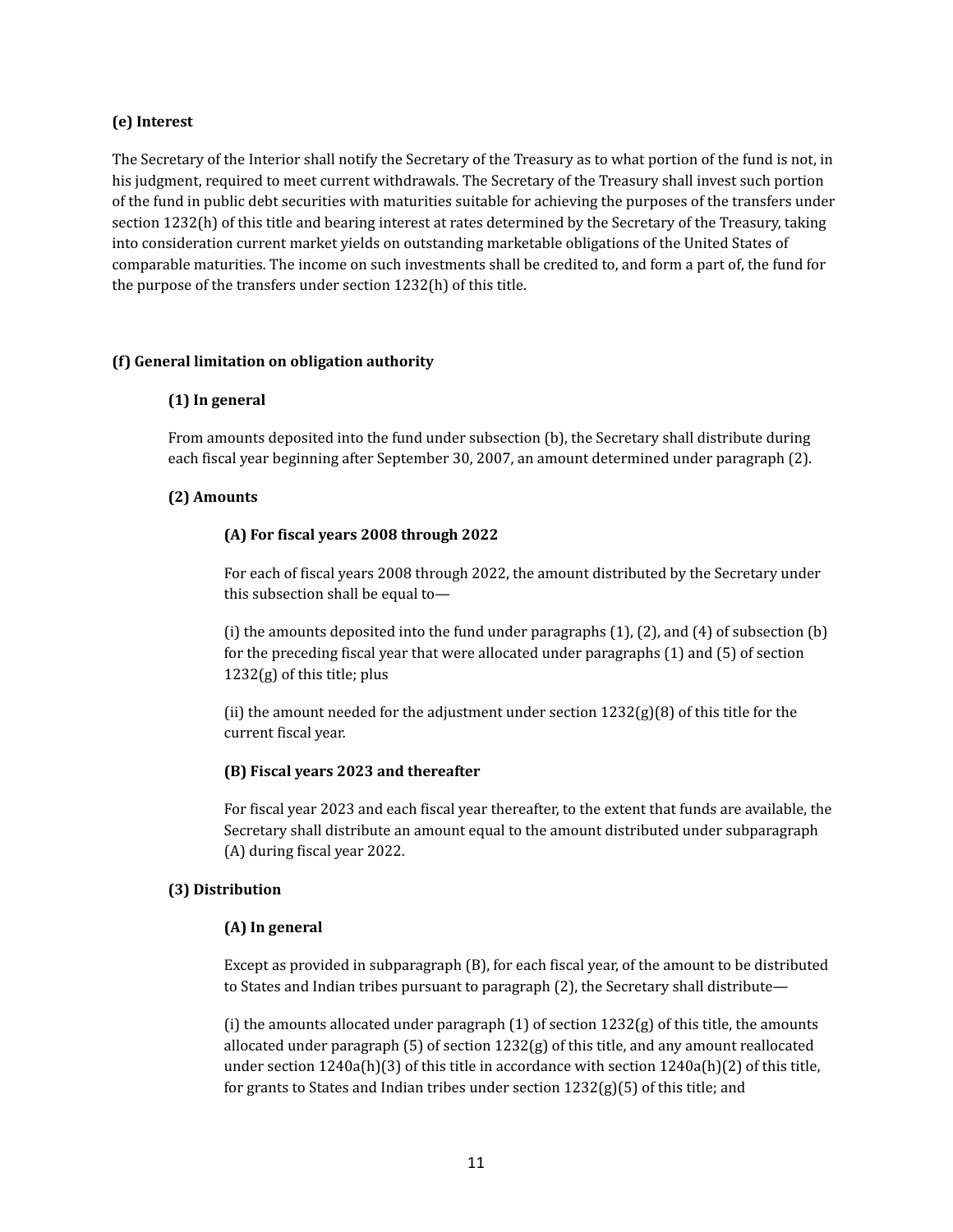(ii) the amounts allocated under section  $1232(g)(8)$  of this title.

#### **(B) Exclusion**

Beginning on October 1, 2007, certified States shall be ineligible to receive amounts under section  $1232(g)(1)$  of this title.

#### **(4) Availability**

Amounts in the fund available to the Secretary for obligation under this subsection shall be available until expended.

#### **(5) Addition**

#### **(A) In general**

Subject to subparagraph (B), the amount distributed under this subsection for each fiscal year shall be in addition to the amount appropriated from the fund during the fiscal year.

#### **(B) Exceptions**

Notwithstanding paragraph (3), the amount distributed under this subsection for the first 4 fiscal years beginning on and after October 1, 2007, shall be equal to the following percentage of the amount otherwise required to be distributed:

- (i) 50 percent in fiscal year 2008.
- (ii) 50 percent in fiscal year 2009.
- (iii) 75 percent in fiscal year 2010.
- (iv) 75 percent in fiscal year 2011.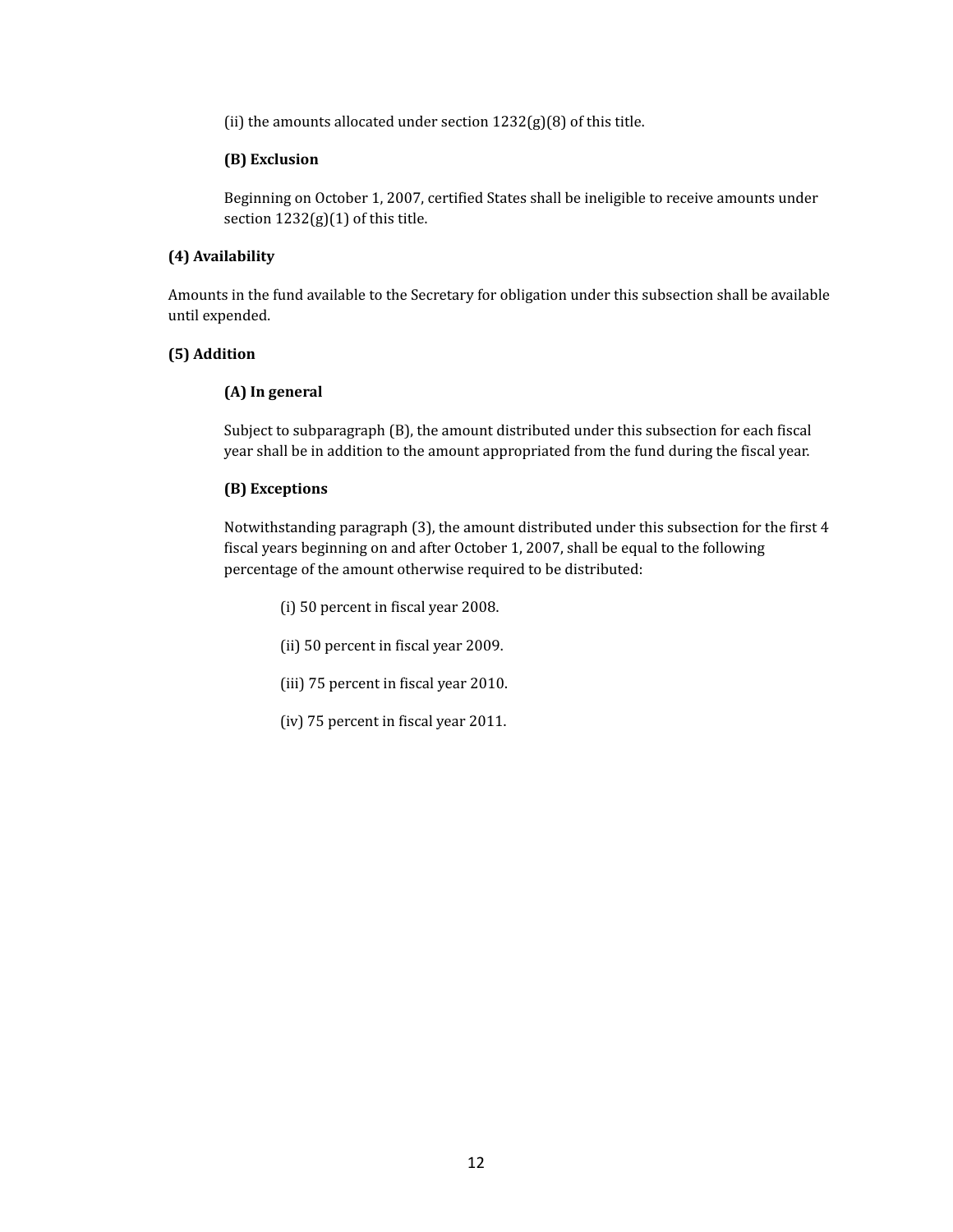# **USC 1232. Reclamation fee**

# **(a) Payment; rate**

All operators of coal mining operations subject to the provisions of this chapter shall pay to the Secretary of the Interior, for deposit in the fund, a reclamation fee of 28 cents per ton of coal produced by surface coal mining and 12 cents per ton of coal produced by underground mining or 10 per centum of the value of the coal at the mine, as determined by the Secretary, whichever is less, except that the reclamation fee for lignite coal shall be at a rate of 2 per centum of the value of the coal at the mine, or 8 cents per ton, whichever is less.

# **(b) Due date**

Such fee shall be paid no later than thirty days after the end of each calendar quarter beginning with the first calendar quarter occurring after August 3, 1977, and ending September 30, 2021.

…

# **(g) Allocation of funds**

**(8)(B)** Notwithstanding any other provision of law, this paragraph applies to the States of Tennessee and Missouri.

# **USC 1233. Objectives of fund**

# **(a) Priorities**

Expenditure of moneys from the fund on lands and water eligible pursuant to section 1234 of this title for the purposes of this subchapter, except as provided for under section 1240a of this title, shall reflect the following priorities in the order stated:

(1)(A) the protection of public health, safety, and property from extreme danger of adverse effects of coal mining practices;

(B) the restoration of land and water resources and the environment that—

(i) have been degraded by the adverse effects of coal mining practices; and

(ii) are adjacent to a site that has been or will be remediated under subparagraph (A);

(2)(A) the protection of public health and safety from adverse effects of coal mining practices;

(B) the restoration of land and water resources and the environment that—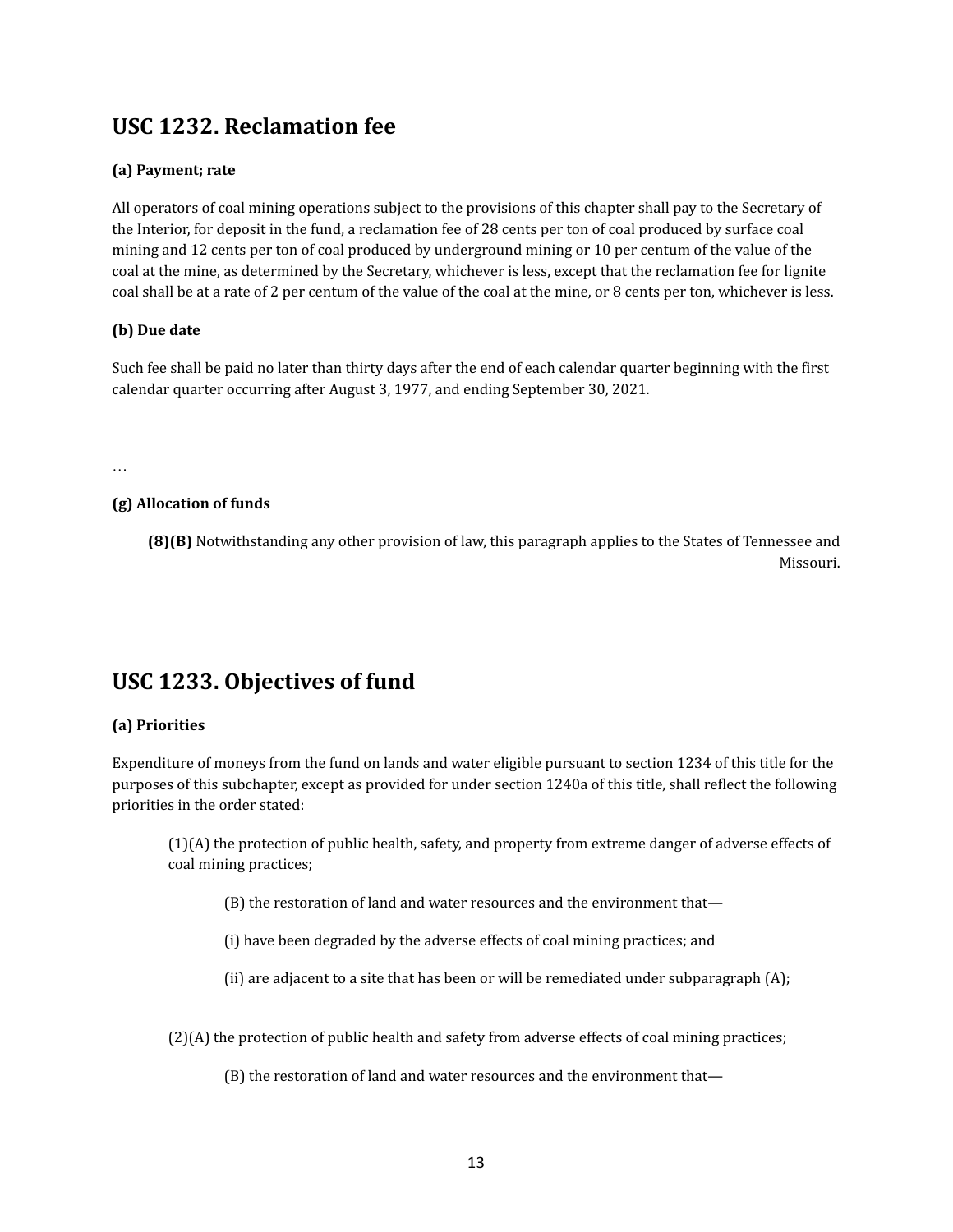(i) have been degraded by the adverse ef- fects of coal mining practices; and

(ii) are adjacent to a site that has been or will be remediated under subparagraph (A); and

(3) the restoration of land and water resources and the environment previously degraded by adverse effects of coal mining practices including measures for the conservation and development of soil, water (excluding channelization), woodland, fish and wildlife, recreation resources, and agricultural productivity.

# **(b) Water supply restoration**

(1) Any State or Indian tribe not certified under section 1240a(a) of this title may expend funds allocated to such State or Indian tribe in any year through the grants made available under paragraphs (1) and (5) of section 1232(g) of this title for the purpose of protecting, repairing, replacing, constructing, or enhancing facilities relating to water supply, including water distribution facilities and treatment plants, to replace water supplies adversely affected by coal mining practices.

(2) If the adverse effect on water supplies referred to in this subsection occurred both prior to and after August 3, 1977, or as the case may be, the dates (and under the criteria) set forth under section 1232(g)(4)(B) of this title, section 1234 of this title shall not be construed to prohibit a State or Indian tribe referred to in paragraph (1) from using funds referred to in such paragraph for the purposes of this subsection if the State or Indian tribe determines that such adverse effects occurred predominantly prior to August 3, 1977, or as the case may be, the dates (and under the criteria) set forth under section  $1232(g)(4)(B)$  of this title.

# **(c) Inventory**

For the purposes of assisting in the planning and evaluation of reclamation projects pursuant to section 1235 of this title, and assisting in making the certification referred to in section 1240a(a) of this title, the Secretary shall maintain an inventory of eligible lands and waters pursuant to section 1234 of this title which meet the priorities stated in paragraphs (1) and (2) of subsection (a) of this section. Under standardized procedures established by the Secretary, States and Indian tribes with approved abandoned mine reclamation programs pursuant to section 1235 of this title may offer amendments, subject to the approval of the Secretary, to update the inventory as it applies to eligible lands and waters under the jurisdiction of such States or tribes. The Secretary shall provide such States and tribes with the financial and technical assistance necessary for the purpose of making inventory amendments. The Secretary shall compile and maintain an inventory for States and Indian lands in the case when a State or Indian tribe does not have an approved abandoned mine reclamation program pursuant to section 1235 of this title. On a regular basis, but not less than annually, the projects completed under this subchapter shall be so noted on the inventory under standardized procedures established by the Secretary.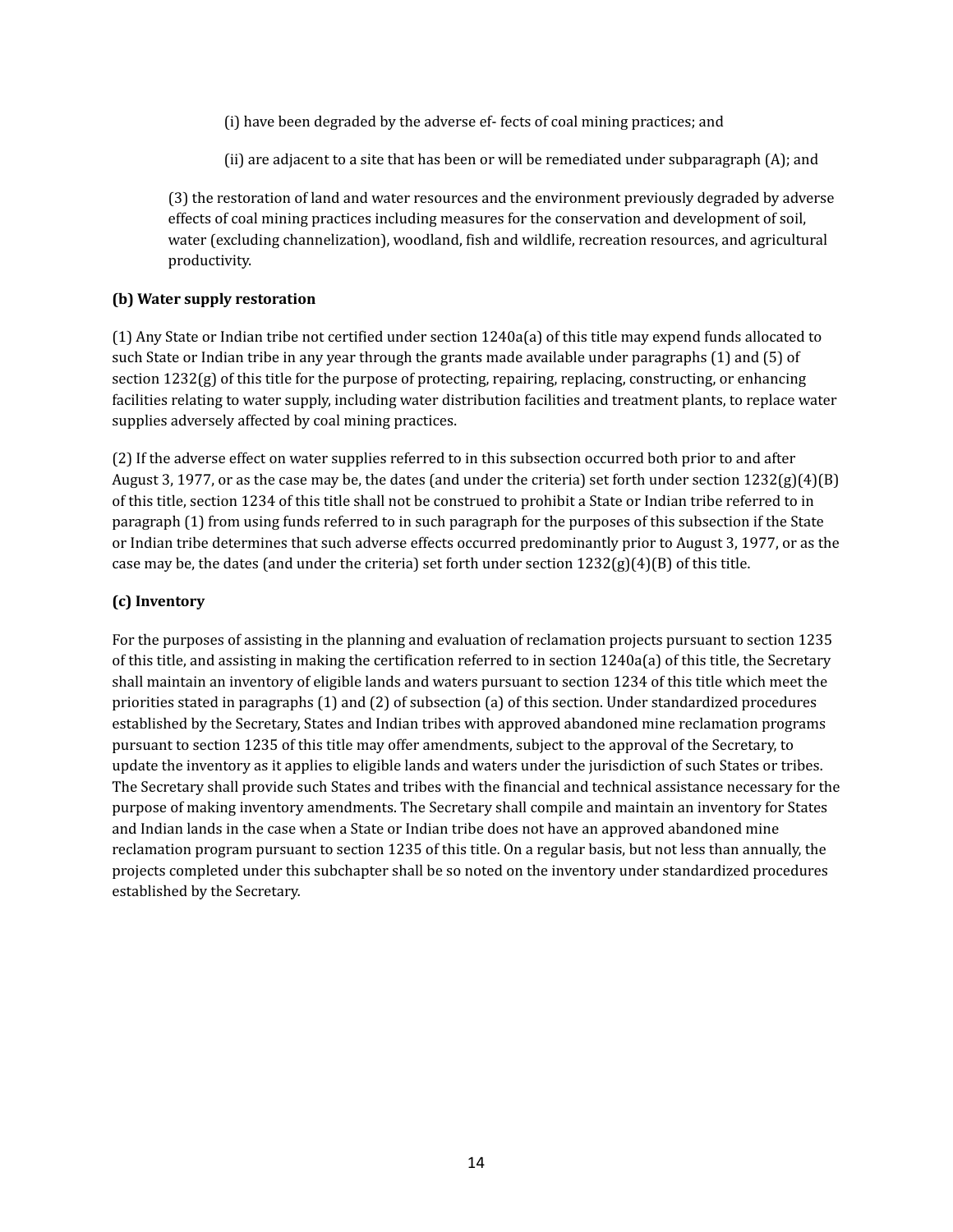# **USC 1235. State reclamation program**

# **(a) Promulgation of regulations**

Not later than the end of the one hundred and eighty-day period immediately following August 3, 1977, the Secretary shall promulgate and publish in the Federal Register regulations covering implementation of an abandoned mine reclamation program incorporating the provisions of this subchapter and establishing procedures and requirements for preparation, submission, and approval of State programs consisting of the plan and annual submissions of projects.

# **(b) Submission of State Reclamation Plan and annual projects**

Each State having within its borders coal mined lands eligible for reclamation under this subchapter, may submit to the Secretary a State Reclamation Plan and annual projects to carry out the purposes of this subchapter.

# **(c) Restriction**

The Secretary shall not approve, fund, or continue to fund a State abandoned mine reclamation program unless that State has an approved State regulatory program pursuant to section 1253 of this title.

# **(d) Approval of State program; withdrawal**

If the Secretary determines that a State has developed and submitted a program for reclama- tion of abandoned mines and has the ability and necessary State legislation to implement the provisions of this subchapter, sections 1232 and 1240 of this title excepted, the Secretary shall approve such State program and shall grant to the State exclusive responsibility and authority to implement the provisions of the approved program: *Provided*, That the Secretary shall withdraw such approval and authorization if he determines upon the basis of information pro- vided under this section that the State program is not in compliance with the procedures, guide- lines, and requirements established under subsection (a) of this section.

# **(e) Contents of State Reclamation Plan**

Each State Reclamation Plan shall generally identify the areas to be reclaimed, the purposes for which the reclamation is proposed, the relationship of the lands to be reclaimed and the proposed reclamation to surrounding areas, the specific criteria for ranking and identifying projects to be funded, and the legal authority and programmatic capability to perform such work in conformance with the provisions of this subchapter.

# **(f) Annual application for support; contents**

On an annual basis, each State having an approved State Reclamation Plan may submit to the Secretary an application for the support of the State program and implementation of spe- cific reclamation projects. Such annual requests shall include such information as may be requested by the Secretary including:

- (1) a general description of each proposed project;
- (2) a priority evaluation of each proposed project;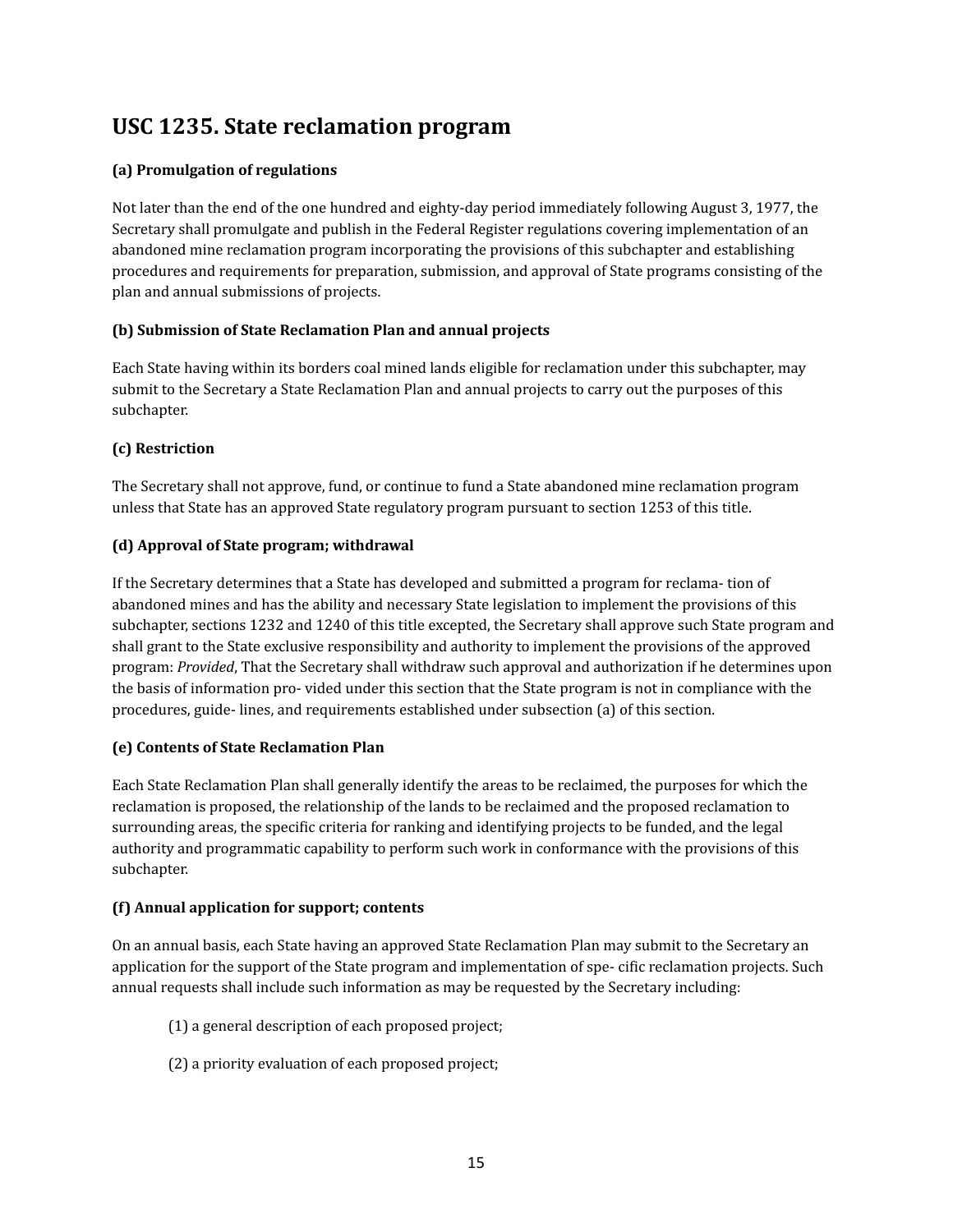(3) a statement of the estimated benefits in such terms as: number of acres restored, miles of stream improved, acres of surface lands protected from subsidence, population protected from subsidence, air pollution, hazards of mine and coal refuse disposal area fires;

(4) an estimate of the cost for each proposed project;

(5) in the case of proposed research and demonstration projects, a description of the specific techniques to be evaluated or objective to be attained;

(6) an identification of lands or interest therein to be acquired and the estimated cost; and

(7) in each year after the first in which a plan is filed under this subchapter, an inven- tory of each project funded under the previous year's grant: which inventory shall include details of financial expenditures on such project together with a brief description of each such project, including project locations, landowner's name, acreage, type of reclamation performed.

# **(g) Costs**

The costs for each proposed project under this section shall include: actual construction costs, actual operation and maintenance costs of permanent facilities, planning and engineering costs, construction inspection costs, and other necessary administrative expenses.

# **(h) Grant of funds**

Upon approval of State Reclamation Plan by the Secretary and of the surface mine regulatory program pursuant to section 1253 of this title, the Secretary shall grant, on an annual basis, funds to be expended in such State pursuant to section 1232(g) of this title and which are necessary to implement the State reclamation program as approved by the Secretary.

# **(i) Program monitorship**

The Secretary, through his designated agents, will monitor the progress and quality of the program. The States shall not be required at the start of any project to submit complete copies of plans and specifications.

# **(j) Annual report to Secretary**

The Secretary shall require annual and other reports as may be necessary to be submitted by each State administering the approved State reclamation program with funds provided under this subchapter. Such reports shall include that information which the Secretary deems necessary to fulfill his responsibilities under this subchapter.

# **(k) Eligible lands of Indian tribes**

Indian tribes having within their jurisdiction eligible lands pursuant to section 1234 of this title or from which coal is produced, shall be considered as a ''State'' for the purposes of this subchapter except for purposes of subsection (c) of this section with respect to the Navajo, Hopi and Crow Indian Tribes.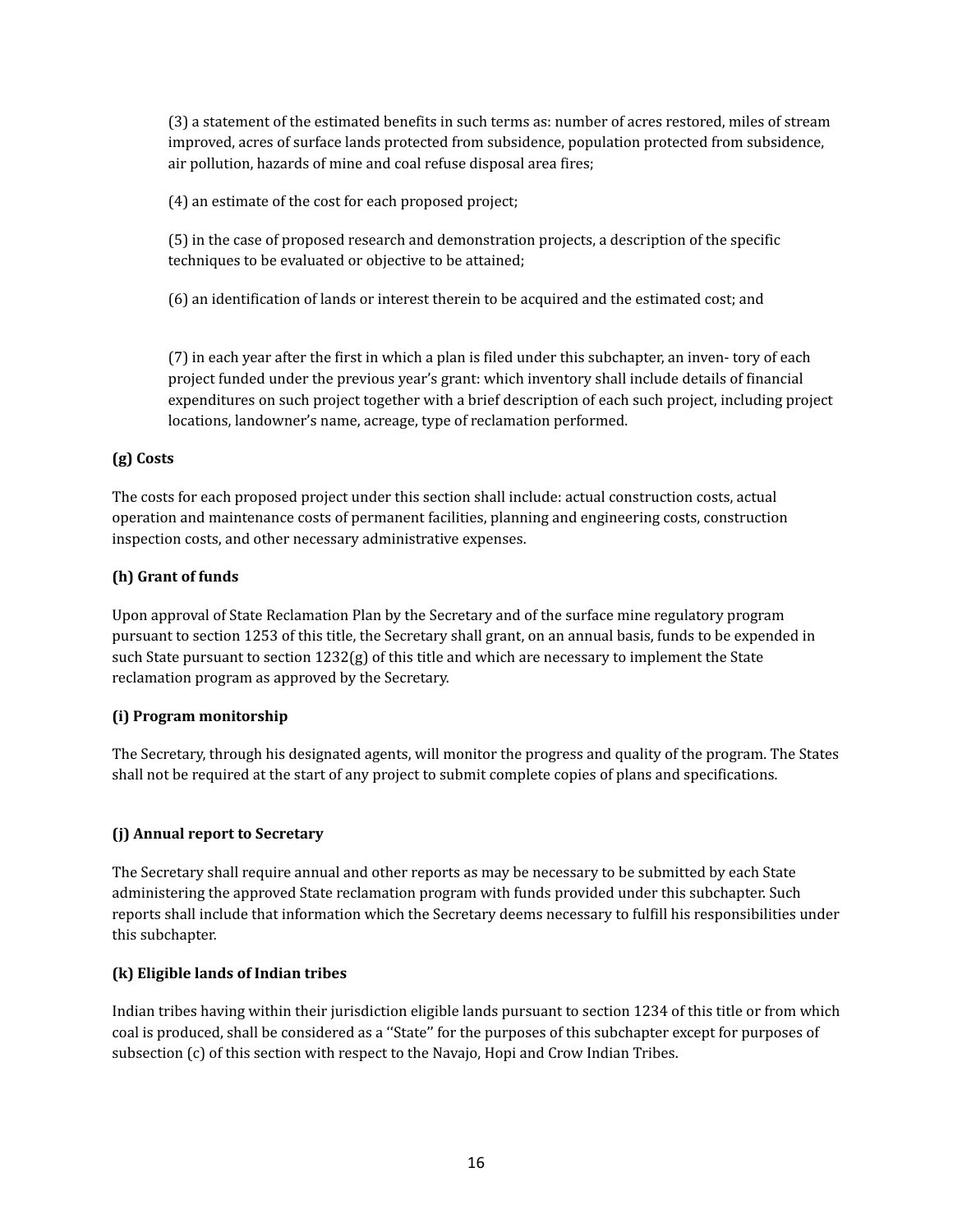# **(***l***) State liability**

No State shall be liable under any provision of Federal law for any costs or damages as a result

# **USC 1240. Emergency powers**

(a) The Secretary is authorized to expend moneys from the fund for the emergency restoration, reclamation, abatement, control, or prevention of adverse effects of coal mining practices, on eligible lands, if the Secretary makes a finding of fact that—

(1) an emergency exists constituting a danger to the public health, safety, or general welfare; and

(2) no other person or agency will act expeditiously to restore, reclaim, abate, control, or prevent the adverse effects of coal mining practices.

(b) The Secretary, his agents, employees, and contractors shall have the right to enter upon any land where the emergency exists and any other land to have access to the land where the emergency exists to restore, reclaim, abate, control, or prevent the adverse effects of coal mining practices and to do all things necessary or expedient to protect the public health, safety, or general welfare. Such entry shall be construed as an exercise of the police power and shall not be construed as an act of condemnation of property nor of trespass thereof. The moneys expended for such work and the benefits accruing to any such premises so entered upon shall be chargeable against such land and shall mitigate or offset any claim in or any action brought by any owner of any interest in such premises for any alleged damages by virtue of such entry: *Provided, however*, That this provision is not intended to create new rights of action or eliminate existing immunities.

# **USC 1240a. Certification**

# **(a) Certification of completion of coal reclamation**

(1) The Governor of a State, or the head of a governing body of an Indian tribe, with an approved abandoned mine reclamation program under section 1235 of this title may certify to the Secretary that all of the priorities stated in section 1233(a) of this title for eligible lands and waters pursuant to section 1234 of this title have been achieved. The Secretary, after notice in the Federal Register and opportunity for public comment, shall concur with such certification if the Secretary determines that such certification is correct.

(2)

(A) The Secretary may, on the initiative of the Secretary, make the certification referred to in paragraph (1) on behalf of any State or Indian tribe referred to in paragraph (1) if on the basis of the inventory referred to in section  $1233(c)$  of this title all reclamation projects relating to the priorities described in section 1233(a) of this title for eligible land and water pursuant to section 1234 of this title in the State or tribe have been completed.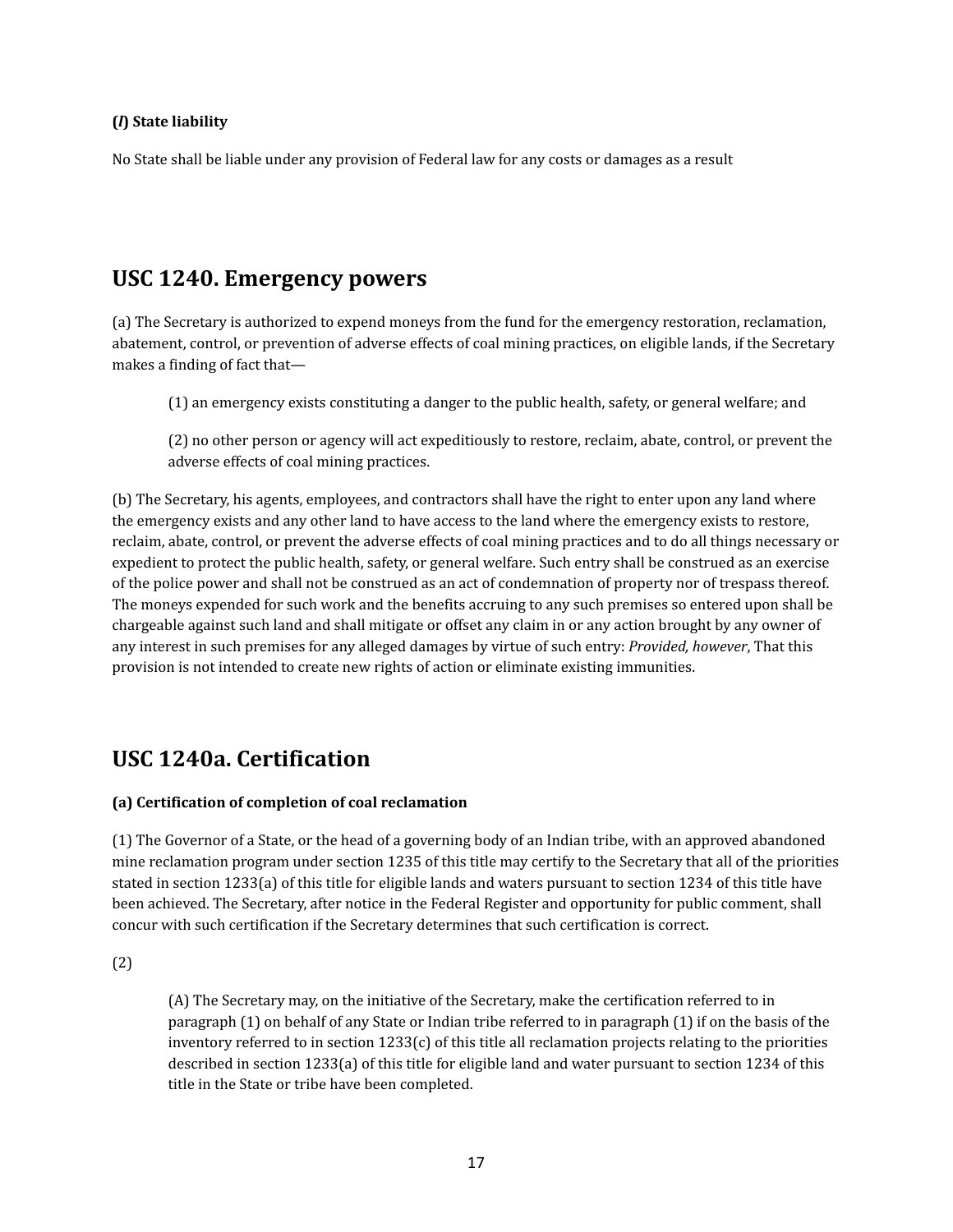(B) The Secretary shall only make the certification after notice in the Federal Register and opportunity for public comment.

# **(b) Eligible lands, waters, and facilities**

If the Secretary has concurred in a State or tribal certification under subsection (a) of this section, for purposes of determining the eligibility of lands and waters for annual grants under section  $1232(g)(1)$  of this title, section 1234 of this title shall not apply, and eligible lands, waters, and facilities shall be those—

(1) which were mined or processed for minerals or which were affected by such mining or processing, and abandoned or left in an inadequate reclamation status prior to August 3, 1977; and

(2) for which there is no continuing reclamation responsibility under State or other Federal laws. In determining the eligibility under this subsection of Federal lands, waters, and facilities under the jurisdiction of the Forest Service or Bureau of Land Management, in lieu of the August 3, 1977, date referred to in paragraph (1) the applicable date shall be August 28, 1974, and November 26, 1980, respectively.

# **(c) Priorities**

Expenditures of moneys for lands, waters, and facilities referred to in subsection (b) of this section shall reflect the following objectives and priorities in the order stated (in lieu of the priorities set forth in section 1233 of this title):

(1) The protection of public health, safety, general welfare, and property from extreme danger of adverse effects of mineral mining and processing practices.

(2) The protection of public health, safety, and general welfare from adverse effects of mineral mining and processing practices.

(3) The restoration of land and water resources and the environment previously de- graded by the adverse effects of mineral mining and processing practices.

# **(d) Specific sites and areas not eligible**

Sites and areas designated for remedial action pursuant to the Uranium Mill Tailings Radiation Control Act of 1978 (42 U.S.C. 7901 and following) or which have been listed for remedial action pursuant to the Comprehensive Environmental Response Compensation and Liability Act of 1980 (42 U.S.C. 9601 and following) shall not be eligible for expenditures from the Fund under this section.

# **(e) Utilities and other facilities**

Reclamation projects involving the protection, repair, replacement, construction, or enhancement of utilities, such as those relating to water supply, roads, and such other facilities serving the public adversely affected by mineral mining and processing practices, and the construction of public facilities in communities impacted by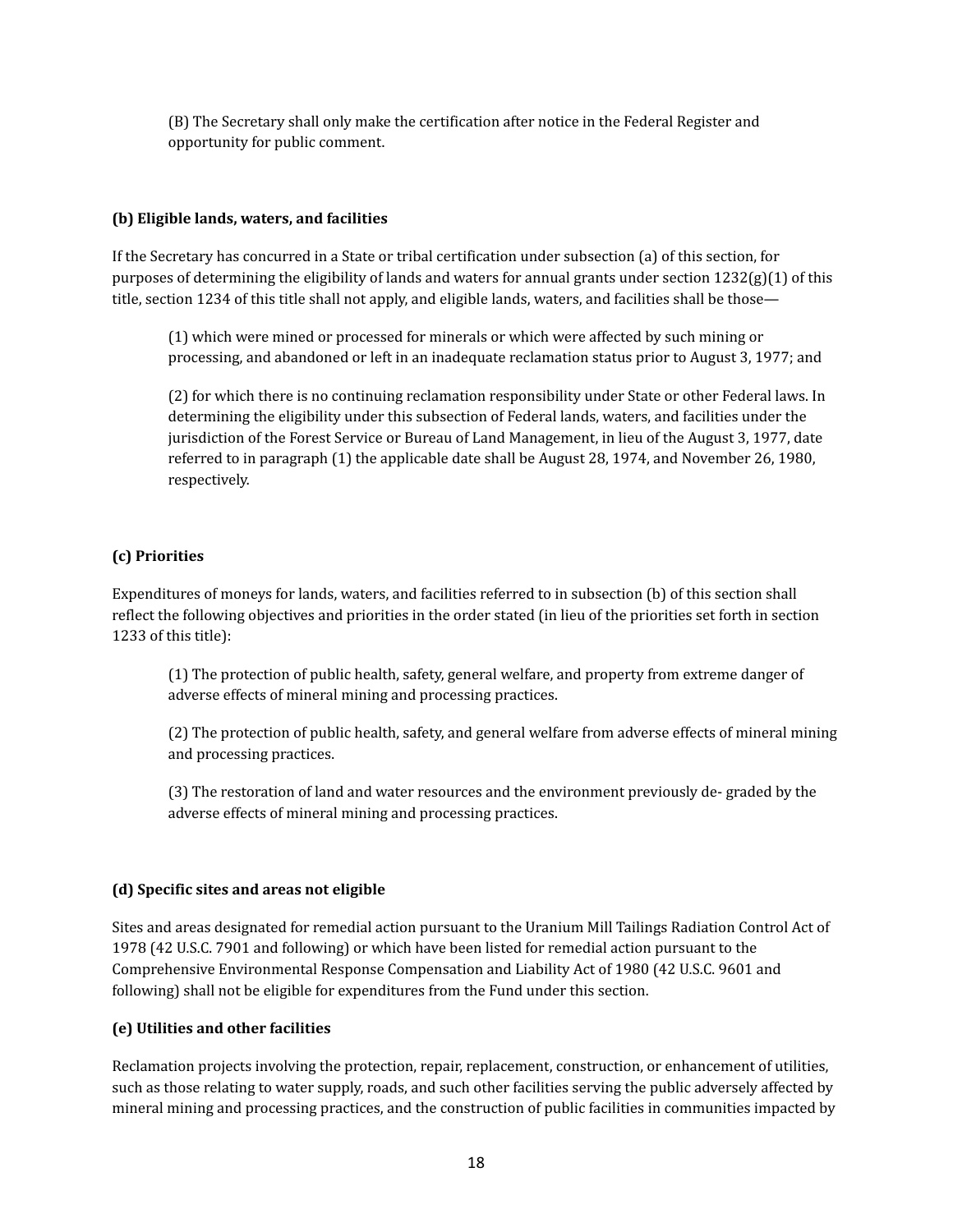coal or other mineral mining and processing practices, shall be deemed part of the objectives set forth, and undertaken as they relate to, the priorities stated in subsection (c) of this section.

# **(f) Public facilities related to coal or minerals industry**

Notwithstanding subsection (e) of this section, where the Secretary has concurred in the certification referenced in subsection (a) of thiS section and where the Governor of a State or the head of a governing body of an Indian tribe determines there is a need for activities or construction of specific public facilities related to the coal or minerals industry in States impacted by coal or minerals development and the Secretary concurs in such need, then the State or Indian tribe, as the case may be, may use annual grants made available under section  $1232(g)(1)$  of this title to carry out such activities or construction.

# **(g) Application of other provisions**

The provisions of sections 1237 and 1238 of this title shall apply to subsections (a) through (e) of this section, except that for purposes of this section the references to coal in sections 1237 and 1238 of this title shall not apply.

# **(h) Payments to States and Indian tribes**

# **(1) In general**

# **(A) Payments**

# **(i) In general**

Notwithstanding section  $1231(f)(3)(B)$  of this title, from funds referred to in section  $1232(i)(2)$  of this title, the Secretary shall make payments to States or Indian tribes for the amount due for the aggregate unappropriated amount allocated to the State or Indian tribe under subparagraph  $(A)$  or  $(B)$  of section  $1232(g)(1)$  of this title.

# **(ii) Conversion as equivalent payments**

Amounts allocated under subparagraph (A) or (B) of section  $1232(g)(1)$  of this title shall be reallocated to the allocation established in section  $1232(g)(5)$  of this title in amounts equivalent to payments made to States or Indian tribes under this para- graph.

# **(B) Amount due**

In this paragraph, the term ''amount due'' means the unappropriated amount allocated to a State or Indian tribe before October 1, 2007, under subparagraph (A) or (B) of section  $1232(g)(1)$  of this title.

# **(C) Schedule**

Payments under subparagraph (A) shall be made in 7 equal annual installments, beginning with fiscal year 2008.

# **(D) Use of funds**

# **(i) Certified States and Indian tribes**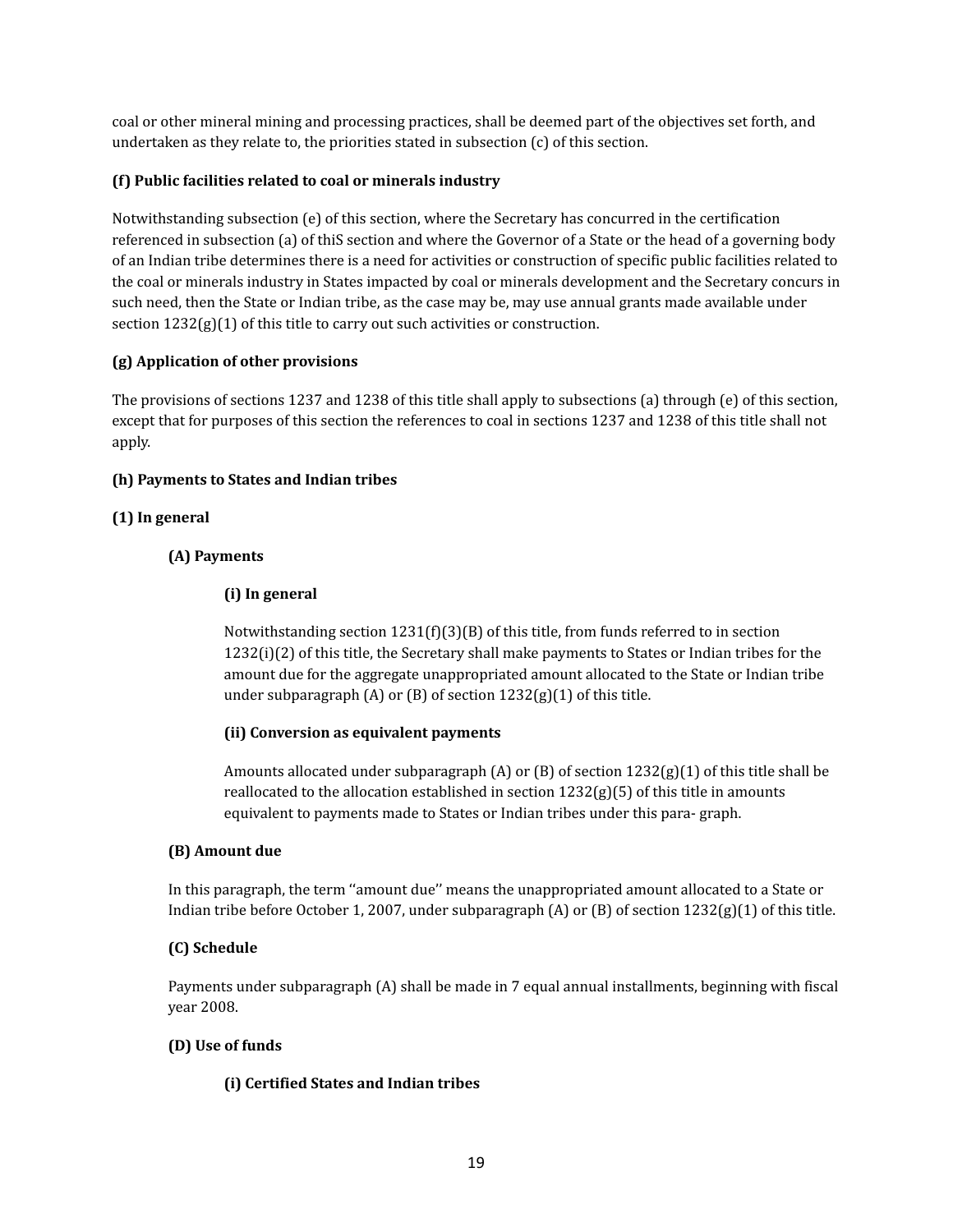A State or Indian tribe that makes a certification under subsection (a) in which the Secretary concurs shall use any amounts provided under this paragraph for the purposes established by the State legislature or tribal council of the Indian tribe, with priority given for addressing the impacts of mineral development.

### **(ii) Uncertified States and Indian tribes**

A State or Indian tribe that has not made a certification under subsection (a) in which the Secretary has concurred shall use any amounts provided under this para- graph for the purposes described in section 1233 of this title.

#### **(2) Subsequent State and Indian tribe share for certified States and Indian tribes**

#### **(A) In general**

Notwithstanding section 1231(f)(3)(B) of this title, from funds referred to in section 1232(i)(2) of this title, the Secretary shall pay to each certified State or Indian tribe an amount equal to the sum of the aggregate unappropriated amount allocated on or after October 1, 2007, to the certified State or Indian tribe under subparagraph (A) or (B) of section 1232(g)(1) of this title.

#### **(B) Certified State or Indian tribe defined**

In this paragraph the term ''certified State or Indian tribe'' means a State or Indian tribe for which a certification is made under subsection (a) in which the Secretary concurs.

#### **(3) Manner of payment**

#### **(A) In general**

Subject to subparagraph (B), payments to States or Indian tribes under this subsection shall be made without regard to any limitation in section 1231(d) of this title and concurrently with payments to States under that section.

#### **(B) Initial payments**

The first 3 payments made to any State or Indian tribe shall be reduced to 25 percent, 50 percent, and 75 percent, respectively, of the amounts otherwise required under paragraph (2)(A).

#### **(C) Installments**

Amounts withheld from the first 3 annual installments as provided under subparagraph (B) shall be paid in 2 equal annual installments beginning with fiscal year 2018.

#### **(4) Reallocation**

#### **(A) In general**

The annual amount allocated under subparagraph (A) or (B) of section  $1232(g)(1)$  of this title to any State or Indian tribe that makes a certification under subsection (a) of this section in which the Secretary concurs shall be reallocated and available for grants under section  $1232(g)(5)$  of this title.